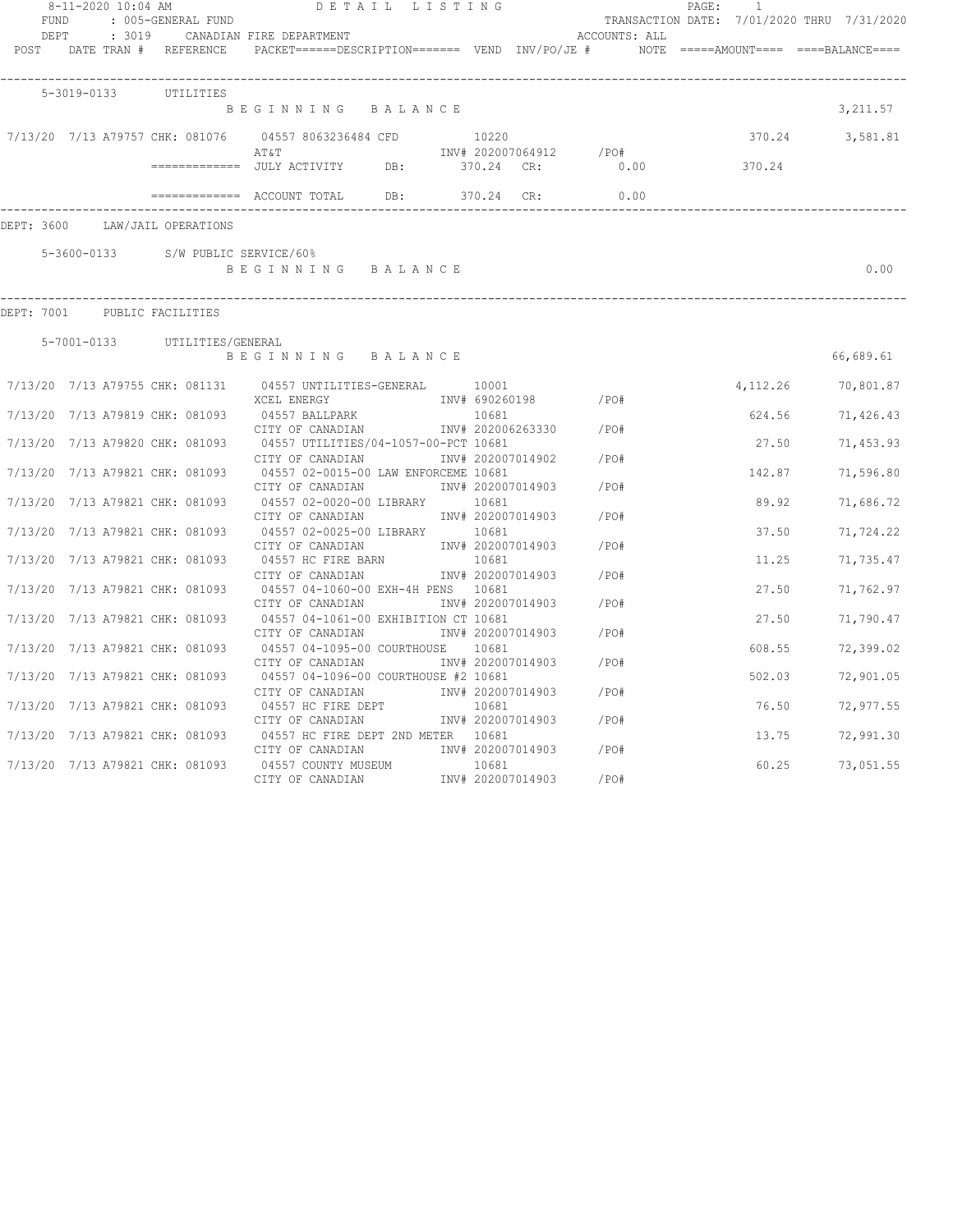|                                 |      | 8-11-2020 10:04 AM |                       |                                                                                                                                                                                                                                                                                                                                                                                                             | DETAIL LISTING |           |                   |                        |                                  | PAGE: | 2        |                                            |
|---------------------------------|------|--------------------|-----------------------|-------------------------------------------------------------------------------------------------------------------------------------------------------------------------------------------------------------------------------------------------------------------------------------------------------------------------------------------------------------------------------------------------------------|----------------|-----------|-------------------|------------------------|----------------------------------|-------|----------|--------------------------------------------|
| FUND                            |      |                    | : 005-GENERAL FUND    |                                                                                                                                                                                                                                                                                                                                                                                                             |                |           |                   |                        |                                  |       |          | TRANSACTION DATE: 7/01/2020 THRU 7/31/2020 |
|                                 | DEPT |                    |                       | : 7001 PUBLIC FACILITIES                                                                                                                                                                                                                                                                                                                                                                                    |                |           |                   | ACCOUNTS: ALL          |                                  |       |          |                                            |
| POST                            |      |                    | DATE TRAN # REFERENCE | $PACKET == == = DESCRIPTION == == == \t\t VEND \t\t INV/PO/JE # \t\t NOTE \t\t == ==+AMOUNT == == \t\t = ===BALANCE == == \t\t\t (P. C)E  \t\t NOTE \t\t NOTE \t\t NOTE \t\t NOTE \t\t NOTE \t\t NOTE \t\t NOTE \t\t NOTE \t\t NOTE \t\t NOTE \t\t NOTE \t\t NOTE \t\t NOTE \t\t NOTE \t\t NOTE \t\t NOTE \t\t NOTE \t\t NOTE \t\t NOTE \t\t NOTE \t\t NOTE \t\t NOTE \t\t NOTE \t\t NOTE \t\t NOTE \t\t N$ |                |           |                   |                        |                                  |       |          |                                            |
|                                 |      |                    |                       |                                                                                                                                                                                                                                                                                                                                                                                                             |                |           |                   |                        |                                  |       |          |                                            |
|                                 |      |                    |                       | 7/13/20 7/13 A79821 CHK: 081093 04557 COUNTY MUSEUM 2ND METER 10681                                                                                                                                                                                                                                                                                                                                         |                |           |                   |                        |                                  |       | 180.38   | 73, 231.93                                 |
|                                 |      |                    |                       | CITY OF CANADIAN MW# 202007014903                                                                                                                                                                                                                                                                                                                                                                           |                |           |                   | /PO#                   |                                  |       |          |                                            |
|                                 |      |                    |                       | 7/13/20 7/13 A79821 CHK: 081093 04557 BALLPARK                                                                                                                                                                                                                                                                                                                                                              |                | 10681     |                   |                        |                                  |       | 0.00     | 73,231.93                                  |
|                                 |      |                    |                       | CITY OF CANADIAN                                                                                                                                                                                                                                                                                                                                                                                            |                |           |                   | INV# 202007014903 /PO# |                                  |       |          |                                            |
| 7/13/20 7/13 A79839 CHK: 081110 |      |                    |                       | 04557 OTHER METERS                                                                                                                                                                                                                                                                                                                                                                                          |                | 12592     |                   |                        |                                  |       | 1,481.29 | 74,713.22                                  |
|                                 |      |                    |                       | NORTH PLAINS ELECTRIC CO- INV# 202007074914 / PO#                                                                                                                                                                                                                                                                                                                                                           |                |           |                   |                        |                                  |       |          |                                            |
|                                 |      |                    |                       | 7/13/20 7/13 A79839 CHK: 081110 04557 GEM VOTING BOOTH 12592                                                                                                                                                                                                                                                                                                                                                |                |           |                   |                        |                                  |       | 97.29    | 74,810.51                                  |
|                                 |      |                    |                       | NORTH PLAINS ELECTRIC CO- INV# 202007074914 / PO#                                                                                                                                                                                                                                                                                                                                                           |                |           |                   |                        |                                  |       |          |                                            |
| 7/13/20 7/13 A79863 CHK: 081127 |      |                    |                       | 04557 040-001-1415-01-LIBRARY 13824                                                                                                                                                                                                                                                                                                                                                                         |                |           |                   |                        |                                  |       | 27.76    | 74,838.27                                  |
|                                 |      |                    |                       | WEST TEXAS GAS, INC MONTH 202007094920                                                                                                                                                                                                                                                                                                                                                                      |                |           |                   | /PO#                   |                                  |       |          |                                            |
|                                 |      |                    |                       | 7/13/20 7/13 A79863 CHK: 081127 04557 040-001-4000-01 EX CENTE 13824                                                                                                                                                                                                                                                                                                                                        |                |           |                   |                        |                                  |       | 26.98    | 74,865.25                                  |
|                                 |      |                    |                       | WEST TEXAS GAS, INC                                                                                                                                                                                                                                                                                                                                                                                         |                |           | INV# 202007094920 | $/$ PO#                |                                  |       |          |                                            |
| 7/13/20 7/13 A79863 CHK: 081127 |      |                    |                       | 04557 040-001-5735-02-MUSEUM 13824                                                                                                                                                                                                                                                                                                                                                                          |                |           |                   |                        |                                  |       | 26.22    | 74,891.47                                  |
|                                 |      |                    |                       | WEST TEXAS GAS, INC NNV# 202007094920                                                                                                                                                                                                                                                                                                                                                                       |                |           |                   | $/$ PO#                |                                  |       |          |                                            |
|                                 |      |                    |                       | 7/13/20 7/13 A79863 CHK: 081127 04557 040-001-5815-01-BALLPARK 13824                                                                                                                                                                                                                                                                                                                                        |                |           |                   |                        |                                  |       | 26.22    | 74,917.69                                  |
|                                 |      |                    |                       | WEST TEXAS GAS, INC MONTH 202007094920                                                                                                                                                                                                                                                                                                                                                                      |                |           |                   | $/$ PO#                |                                  |       |          |                                            |
|                                 |      |                    |                       | 7/13/20 7/13 A79863 CHK: 081127 04557 040-001-5810-01-PAVILION 13824                                                                                                                                                                                                                                                                                                                                        |                |           |                   |                        |                                  |       | 26.22    | 74,943.91                                  |
|                                 |      |                    |                       | WEST TEXAS GAS, INC                                                                                                                                                                                                                                                                                                                                                                                         |                |           | INV# 202007094920 | $/$ PO#                |                                  |       |          |                                            |
|                                 |      |                    |                       | 7/13/20 7/13 A79863 CHK: 081127 04557 040-001-1405-01 COURTHOU 13824                                                                                                                                                                                                                                                                                                                                        |                |           |                   |                        |                                  |       | 35.50    | 74,979.41                                  |
|                                 |      |                    |                       | WEST TEXAS GAS, INC                                                                                                                                                                                                                                                                                                                                                                                         |                |           | INV# 202007094920 | /PO#                   |                                  |       |          |                                            |
|                                 |      |                    |                       | 7/13/20 7/13 A79863 CHK: 081127 04557 040-013-0045-00 CFD MAIN 13824                                                                                                                                                                                                                                                                                                                                        |                |           |                   |                        |                                  |       | 26.60    | 75,006.01                                  |
|                                 |      |                    |                       | WEST TEXAS GAS, INC                                                                                                                                                                                                                                                                                                                                                                                         |                |           | INV# 202007094920 | /PO#                   |                                  |       |          |                                            |
|                                 |      |                    |                       | 7/13/20 7/13 A79863 CHK: 081127 04557 040-013-0045-00 CFD MAIN 13824                                                                                                                                                                                                                                                                                                                                        |                |           |                   |                        |                                  |       | 32.79    | 75,038.80                                  |
|                                 |      |                    |                       |                                                                                                                                                                                                                                                                                                                                                                                                             |                |           |                   |                        |                                  |       |          |                                            |
|                                 |      |                    |                       |                                                                                                                                                                                                                                                                                                                                                                                                             |                |           |                   | /PO#<br>0.00           |                                  |       | 8,349.19 |                                            |
|                                 |      |                    |                       |                                                                                                                                                                                                                                                                                                                                                                                                             |                |           |                   |                        |                                  |       |          |                                            |
|                                 |      |                    |                       | $\overline{\phantom{1}}$ ============= ACCOUNT TOTAL DB: $\phantom{1}8.349.19$ CR:                                                                                                                                                                                                                                                                                                                          |                |           |                   | 0.00                   |                                  |       |          |                                            |
|                                 |      |                    |                       |                                                                                                                                                                                                                                                                                                                                                                                                             |                |           |                   |                        |                                  |       |          |                                            |
| DEPT: 7016 CEMETERY             |      |                    |                       |                                                                                                                                                                                                                                                                                                                                                                                                             |                |           |                   |                        |                                  |       |          |                                            |
|                                 |      |                    |                       |                                                                                                                                                                                                                                                                                                                                                                                                             |                |           |                   |                        |                                  |       |          |                                            |
|                                 |      |                    | 5-7016-0133 UTILITIES |                                                                                                                                                                                                                                                                                                                                                                                                             |                |           |                   |                        |                                  |       |          |                                            |
|                                 |      |                    |                       | BEGINNING BALANCE                                                                                                                                                                                                                                                                                                                                                                                           |                |           |                   |                        |                                  |       |          | 0.00                                       |
|                                 |      |                    |                       |                                                                                                                                                                                                                                                                                                                                                                                                             |                |           |                   |                        |                                  |       |          |                                            |
|                                 |      |                    |                       |                                                                                                                                                                                                                                                                                                                                                                                                             |                |           |                   |                        |                                  |       |          |                                            |
|                                 |      |                    |                       | 000 ERRORS IN THIS REPORT! *-*-*-*-*-*-*-*-*-*-*-*-*-*-                                                                                                                                                                                                                                                                                                                                                     |                |           |                   |                        |                                  |       |          |                                            |
|                                 |      |                    |                       |                                                                                                                                                                                                                                                                                                                                                                                                             |                |           |                   |                        |                                  |       |          |                                            |
|                                 |      |                    |                       | ** REPORT TOTALS **                                                                                                                                                                                                                                                                                                                                                                                         |                |           |                   |                        | --- DEBITS --- -- -- CREDITS --- |       |          |                                            |
|                                 |      |                    |                       | BEGINNING BALANCES:                                                                                                                                                                                                                                                                                                                                                                                         |                |           | 69,901.18         |                        | 0.00                             |       |          |                                            |
|                                 |      |                    |                       | REPORTED ACTIVITY:                                                                                                                                                                                                                                                                                                                                                                                          |                |           | 8,719.43          |                        | 0.00                             |       |          |                                            |
|                                 |      |                    |                       | ENDING BALANCES:                                                                                                                                                                                                                                                                                                                                                                                            |                | 78,620.61 |                   |                        | 0.00                             |       |          |                                            |
|                                 |      |                    |                       | TOTAL FUND ENDING BALANCE:                                                                                                                                                                                                                                                                                                                                                                                  |                | 78,620.61 |                   |                        |                                  |       |          |                                            |
|                                 |      |                    |                       |                                                                                                                                                                                                                                                                                                                                                                                                             |                |           |                   |                        |                                  |       |          |                                            |
| FUND: 010-AIRPORT               |      |                    |                       |                                                                                                                                                                                                                                                                                                                                                                                                             |                |           |                   |                        |                                  |       |          |                                            |
|                                 |      |                    |                       |                                                                                                                                                                                                                                                                                                                                                                                                             |                |           |                   |                        |                                  |       |          |                                            |

DEPT: 7010 AIRPORT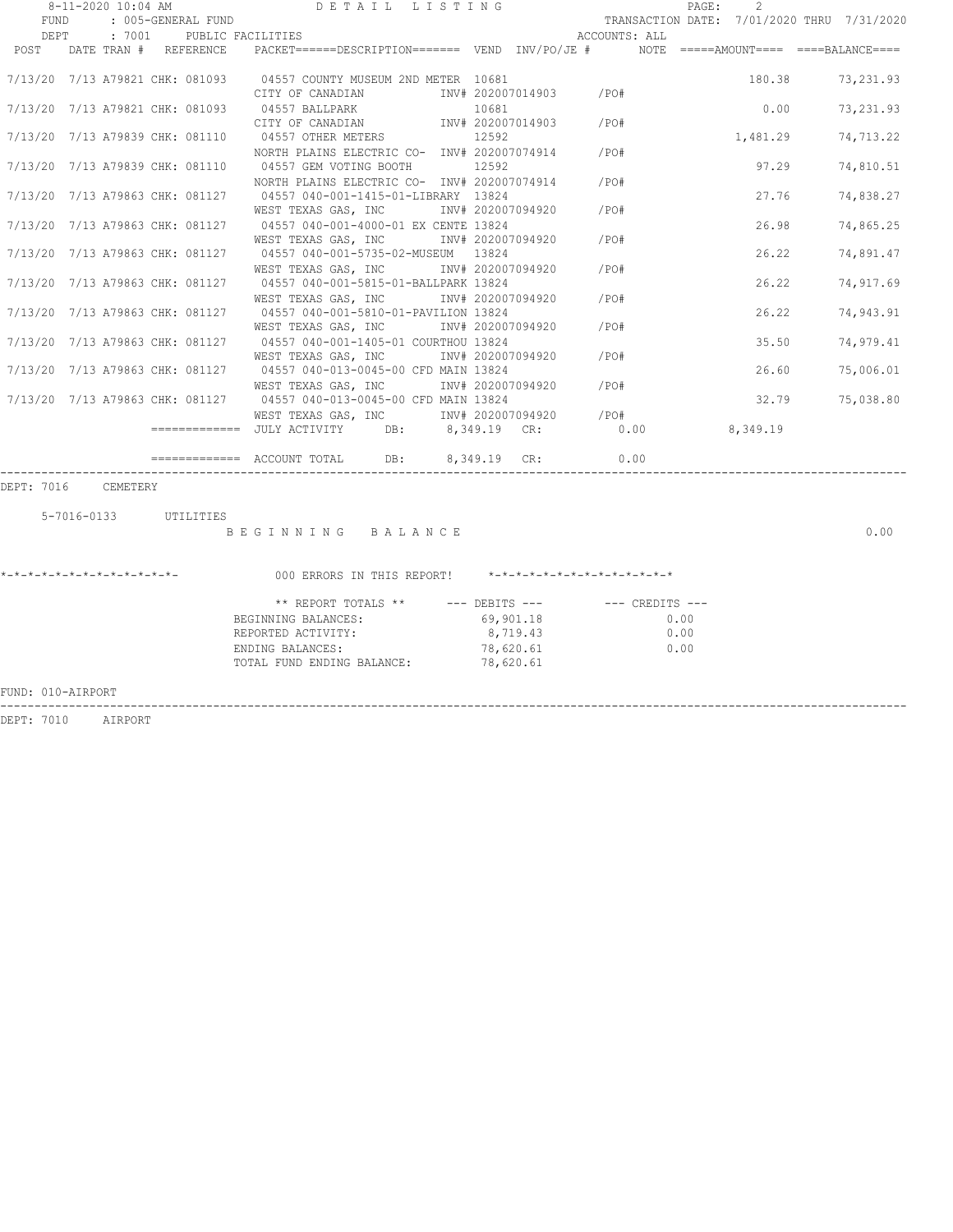| TRANSACTION DATE: 7/01/2020 THRU 7/31/2020<br>: 010-AIRPORT<br>FUND<br>: 7010 AIRPORT<br>DEPT<br>ACCOUNTS: ALL<br>PACKET======DESCRIPTION======= VEND INV/PO/JE #    NOTE =====AMOUNT==== ====BALANCE====<br>POST DATE TRAN # REFERENCE<br>5-7010-0133<br>UTILITIES<br>6,965.26<br>BEGINNING BALANCE<br>13.75<br>7/13/20 7/13 A79747 CHK: 001695 04560 04-1056-00 AIRPORT APT 10681<br>6,979.01<br>CITY OF CANADIAN<br>INV#202007064909 /PO#<br>7/13/20 7/13 A79747 CHK: 001695<br>04560 04-1058-00 PILOTS LOUNGE 10681<br>91.13<br>7,070.14<br>CITY OF CANADIAN<br>INV# 202007064909<br>/P0#<br>04560 NORTH PLAINS ELECTRIC CO 12592<br>7/13/20 7/13 A79749 CHK: 001698<br>474.07<br>7,544.21<br>NORTH PLAINS ELECTRIC CO- INV# 202007074915<br>/PO#<br>7/24/20 7/24 A80033 CHK: 001700<br>04580 PTCI<br>14900<br>52.49<br>7,596.70<br>PTCI<br>INV# 202007244938<br>$/$ PO#<br>631.44 CR:<br>631.44<br>------------- JULY ACTIVITY DB:<br>0.00<br>$\text{F}$ ============= ACCOUNT TOTAL DB: $631.44$ CR:<br>0.00<br>*-*-*-*-*-*-*-*-*-*-*-*-*-*-<br>000 ERRORS IN THIS REPORT! *-*-*-*-*-*-*-*-*-*-*-*-*-*-<br>** REPORT TOTALS **<br>$---$ DEBITS $---$<br>--- CREDITS ---<br>BEGINNING BALANCES:<br>6,965.26<br>0.00<br>631.44<br>REPORTED ACTIVITY:<br>0.00<br>ENDING BALANCES:<br>7,596.70<br>0.00<br>TOTAL FUND ENDING BALANCE:<br>7,596.70<br>FUND: 011-ROAD & BRIDGE PCT 1<br>DEPT: 4011<br>ROAD & BRIDGE 1<br>5-4011-0133 UTILITIES/PCT 1<br>2,442.70<br>BEGINNING BALANCE<br>122.03<br>7/13/20 7/13 A79839 CHK: 081110<br>04557 PCT 1<br>12592<br>2,564.73<br>NORTH PLAINS ELECTRIC CO- INV# 202007074914<br>/PO#<br>7/13/20 7/13 A79863 CHK: 081127<br>04557 040-001-3995-01-PCT 1 BA 13824<br>27.76<br>2,592.49<br>/ PO#<br>WEST TEXAS GAS, INC NOTINV# 202007094920<br>0.00<br>149.79<br>DB:<br>149.79 CR:<br>0.00<br>000 ERRORS IN THIS REPORT! *-*-*-*-*-*-*-*-*-*-*-*-*-*-<br>** REPORT TOTALS **<br>$---$ DEBITS $---$<br>--- CREDITS ---<br>2,442.70<br>BEGINNING BALANCES:<br>0.00<br>149.79<br>REPORTED ACTIVITY:<br>0.00<br>2,592.49<br>ENDING BALANCES:<br>0.00 | 8-11-2020 10:04 AM | DETAIL LISTING |  |  | $\texttt{PAGE}$ : | $\overline{\mathbf{3}}$ |  |
|----------------------------------------------------------------------------------------------------------------------------------------------------------------------------------------------------------------------------------------------------------------------------------------------------------------------------------------------------------------------------------------------------------------------------------------------------------------------------------------------------------------------------------------------------------------------------------------------------------------------------------------------------------------------------------------------------------------------------------------------------------------------------------------------------------------------------------------------------------------------------------------------------------------------------------------------------------------------------------------------------------------------------------------------------------------------------------------------------------------------------------------------------------------------------------------------------------------------------------------------------------------------------------------------------------------------------------------------------------------------------------------------------------------------------------------------------------------------------------------------------------------------------------------------------------------------------------------------------------------------------------------------------------------------------------------------------------------------------------------------------------------------------------------------------------------------------------------------------------------------------------------------------------------------------------------------------------------------------------------------------------------------------------------------------------------------------------------|--------------------|----------------|--|--|-------------------|-------------------------|--|
|                                                                                                                                                                                                                                                                                                                                                                                                                                                                                                                                                                                                                                                                                                                                                                                                                                                                                                                                                                                                                                                                                                                                                                                                                                                                                                                                                                                                                                                                                                                                                                                                                                                                                                                                                                                                                                                                                                                                                                                                                                                                                        |                    |                |  |  |                   |                         |  |
|                                                                                                                                                                                                                                                                                                                                                                                                                                                                                                                                                                                                                                                                                                                                                                                                                                                                                                                                                                                                                                                                                                                                                                                                                                                                                                                                                                                                                                                                                                                                                                                                                                                                                                                                                                                                                                                                                                                                                                                                                                                                                        |                    |                |  |  |                   |                         |  |
|                                                                                                                                                                                                                                                                                                                                                                                                                                                                                                                                                                                                                                                                                                                                                                                                                                                                                                                                                                                                                                                                                                                                                                                                                                                                                                                                                                                                                                                                                                                                                                                                                                                                                                                                                                                                                                                                                                                                                                                                                                                                                        |                    |                |  |  |                   |                         |  |
|                                                                                                                                                                                                                                                                                                                                                                                                                                                                                                                                                                                                                                                                                                                                                                                                                                                                                                                                                                                                                                                                                                                                                                                                                                                                                                                                                                                                                                                                                                                                                                                                                                                                                                                                                                                                                                                                                                                                                                                                                                                                                        |                    |                |  |  |                   |                         |  |
|                                                                                                                                                                                                                                                                                                                                                                                                                                                                                                                                                                                                                                                                                                                                                                                                                                                                                                                                                                                                                                                                                                                                                                                                                                                                                                                                                                                                                                                                                                                                                                                                                                                                                                                                                                                                                                                                                                                                                                                                                                                                                        |                    |                |  |  |                   |                         |  |
|                                                                                                                                                                                                                                                                                                                                                                                                                                                                                                                                                                                                                                                                                                                                                                                                                                                                                                                                                                                                                                                                                                                                                                                                                                                                                                                                                                                                                                                                                                                                                                                                                                                                                                                                                                                                                                                                                                                                                                                                                                                                                        |                    |                |  |  |                   |                         |  |
|                                                                                                                                                                                                                                                                                                                                                                                                                                                                                                                                                                                                                                                                                                                                                                                                                                                                                                                                                                                                                                                                                                                                                                                                                                                                                                                                                                                                                                                                                                                                                                                                                                                                                                                                                                                                                                                                                                                                                                                                                                                                                        |                    |                |  |  |                   |                         |  |
|                                                                                                                                                                                                                                                                                                                                                                                                                                                                                                                                                                                                                                                                                                                                                                                                                                                                                                                                                                                                                                                                                                                                                                                                                                                                                                                                                                                                                                                                                                                                                                                                                                                                                                                                                                                                                                                                                                                                                                                                                                                                                        |                    |                |  |  |                   |                         |  |
|                                                                                                                                                                                                                                                                                                                                                                                                                                                                                                                                                                                                                                                                                                                                                                                                                                                                                                                                                                                                                                                                                                                                                                                                                                                                                                                                                                                                                                                                                                                                                                                                                                                                                                                                                                                                                                                                                                                                                                                                                                                                                        |                    |                |  |  |                   |                         |  |
|                                                                                                                                                                                                                                                                                                                                                                                                                                                                                                                                                                                                                                                                                                                                                                                                                                                                                                                                                                                                                                                                                                                                                                                                                                                                                                                                                                                                                                                                                                                                                                                                                                                                                                                                                                                                                                                                                                                                                                                                                                                                                        |                    |                |  |  |                   |                         |  |
|                                                                                                                                                                                                                                                                                                                                                                                                                                                                                                                                                                                                                                                                                                                                                                                                                                                                                                                                                                                                                                                                                                                                                                                                                                                                                                                                                                                                                                                                                                                                                                                                                                                                                                                                                                                                                                                                                                                                                                                                                                                                                        |                    |                |  |  |                   |                         |  |
|                                                                                                                                                                                                                                                                                                                                                                                                                                                                                                                                                                                                                                                                                                                                                                                                                                                                                                                                                                                                                                                                                                                                                                                                                                                                                                                                                                                                                                                                                                                                                                                                                                                                                                                                                                                                                                                                                                                                                                                                                                                                                        |                    |                |  |  |                   |                         |  |
|                                                                                                                                                                                                                                                                                                                                                                                                                                                                                                                                                                                                                                                                                                                                                                                                                                                                                                                                                                                                                                                                                                                                                                                                                                                                                                                                                                                                                                                                                                                                                                                                                                                                                                                                                                                                                                                                                                                                                                                                                                                                                        |                    |                |  |  |                   |                         |  |
|                                                                                                                                                                                                                                                                                                                                                                                                                                                                                                                                                                                                                                                                                                                                                                                                                                                                                                                                                                                                                                                                                                                                                                                                                                                                                                                                                                                                                                                                                                                                                                                                                                                                                                                                                                                                                                                                                                                                                                                                                                                                                        |                    |                |  |  |                   |                         |  |
|                                                                                                                                                                                                                                                                                                                                                                                                                                                                                                                                                                                                                                                                                                                                                                                                                                                                                                                                                                                                                                                                                                                                                                                                                                                                                                                                                                                                                                                                                                                                                                                                                                                                                                                                                                                                                                                                                                                                                                                                                                                                                        |                    |                |  |  |                   |                         |  |
|                                                                                                                                                                                                                                                                                                                                                                                                                                                                                                                                                                                                                                                                                                                                                                                                                                                                                                                                                                                                                                                                                                                                                                                                                                                                                                                                                                                                                                                                                                                                                                                                                                                                                                                                                                                                                                                                                                                                                                                                                                                                                        |                    |                |  |  |                   |                         |  |
|                                                                                                                                                                                                                                                                                                                                                                                                                                                                                                                                                                                                                                                                                                                                                                                                                                                                                                                                                                                                                                                                                                                                                                                                                                                                                                                                                                                                                                                                                                                                                                                                                                                                                                                                                                                                                                                                                                                                                                                                                                                                                        |                    |                |  |  |                   |                         |  |
|                                                                                                                                                                                                                                                                                                                                                                                                                                                                                                                                                                                                                                                                                                                                                                                                                                                                                                                                                                                                                                                                                                                                                                                                                                                                                                                                                                                                                                                                                                                                                                                                                                                                                                                                                                                                                                                                                                                                                                                                                                                                                        |                    |                |  |  |                   |                         |  |
|                                                                                                                                                                                                                                                                                                                                                                                                                                                                                                                                                                                                                                                                                                                                                                                                                                                                                                                                                                                                                                                                                                                                                                                                                                                                                                                                                                                                                                                                                                                                                                                                                                                                                                                                                                                                                                                                                                                                                                                                                                                                                        |                    |                |  |  |                   |                         |  |
|                                                                                                                                                                                                                                                                                                                                                                                                                                                                                                                                                                                                                                                                                                                                                                                                                                                                                                                                                                                                                                                                                                                                                                                                                                                                                                                                                                                                                                                                                                                                                                                                                                                                                                                                                                                                                                                                                                                                                                                                                                                                                        |                    |                |  |  |                   |                         |  |
|                                                                                                                                                                                                                                                                                                                                                                                                                                                                                                                                                                                                                                                                                                                                                                                                                                                                                                                                                                                                                                                                                                                                                                                                                                                                                                                                                                                                                                                                                                                                                                                                                                                                                                                                                                                                                                                                                                                                                                                                                                                                                        |                    |                |  |  |                   |                         |  |
|                                                                                                                                                                                                                                                                                                                                                                                                                                                                                                                                                                                                                                                                                                                                                                                                                                                                                                                                                                                                                                                                                                                                                                                                                                                                                                                                                                                                                                                                                                                                                                                                                                                                                                                                                                                                                                                                                                                                                                                                                                                                                        |                    |                |  |  |                   |                         |  |
|                                                                                                                                                                                                                                                                                                                                                                                                                                                                                                                                                                                                                                                                                                                                                                                                                                                                                                                                                                                                                                                                                                                                                                                                                                                                                                                                                                                                                                                                                                                                                                                                                                                                                                                                                                                                                                                                                                                                                                                                                                                                                        |                    |                |  |  |                   |                         |  |
|                                                                                                                                                                                                                                                                                                                                                                                                                                                                                                                                                                                                                                                                                                                                                                                                                                                                                                                                                                                                                                                                                                                                                                                                                                                                                                                                                                                                                                                                                                                                                                                                                                                                                                                                                                                                                                                                                                                                                                                                                                                                                        |                    |                |  |  |                   |                         |  |
|                                                                                                                                                                                                                                                                                                                                                                                                                                                                                                                                                                                                                                                                                                                                                                                                                                                                                                                                                                                                                                                                                                                                                                                                                                                                                                                                                                                                                                                                                                                                                                                                                                                                                                                                                                                                                                                                                                                                                                                                                                                                                        |                    |                |  |  |                   |                         |  |
|                                                                                                                                                                                                                                                                                                                                                                                                                                                                                                                                                                                                                                                                                                                                                                                                                                                                                                                                                                                                                                                                                                                                                                                                                                                                                                                                                                                                                                                                                                                                                                                                                                                                                                                                                                                                                                                                                                                                                                                                                                                                                        |                    |                |  |  |                   |                         |  |
|                                                                                                                                                                                                                                                                                                                                                                                                                                                                                                                                                                                                                                                                                                                                                                                                                                                                                                                                                                                                                                                                                                                                                                                                                                                                                                                                                                                                                                                                                                                                                                                                                                                                                                                                                                                                                                                                                                                                                                                                                                                                                        |                    |                |  |  |                   |                         |  |
|                                                                                                                                                                                                                                                                                                                                                                                                                                                                                                                                                                                                                                                                                                                                                                                                                                                                                                                                                                                                                                                                                                                                                                                                                                                                                                                                                                                                                                                                                                                                                                                                                                                                                                                                                                                                                                                                                                                                                                                                                                                                                        |                    |                |  |  |                   |                         |  |
|                                                                                                                                                                                                                                                                                                                                                                                                                                                                                                                                                                                                                                                                                                                                                                                                                                                                                                                                                                                                                                                                                                                                                                                                                                                                                                                                                                                                                                                                                                                                                                                                                                                                                                                                                                                                                                                                                                                                                                                                                                                                                        |                    |                |  |  |                   |                         |  |
|                                                                                                                                                                                                                                                                                                                                                                                                                                                                                                                                                                                                                                                                                                                                                                                                                                                                                                                                                                                                                                                                                                                                                                                                                                                                                                                                                                                                                                                                                                                                                                                                                                                                                                                                                                                                                                                                                                                                                                                                                                                                                        |                    |                |  |  |                   |                         |  |
|                                                                                                                                                                                                                                                                                                                                                                                                                                                                                                                                                                                                                                                                                                                                                                                                                                                                                                                                                                                                                                                                                                                                                                                                                                                                                                                                                                                                                                                                                                                                                                                                                                                                                                                                                                                                                                                                                                                                                                                                                                                                                        |                    |                |  |  |                   |                         |  |
|                                                                                                                                                                                                                                                                                                                                                                                                                                                                                                                                                                                                                                                                                                                                                                                                                                                                                                                                                                                                                                                                                                                                                                                                                                                                                                                                                                                                                                                                                                                                                                                                                                                                                                                                                                                                                                                                                                                                                                                                                                                                                        |                    |                |  |  |                   |                         |  |
|                                                                                                                                                                                                                                                                                                                                                                                                                                                                                                                                                                                                                                                                                                                                                                                                                                                                                                                                                                                                                                                                                                                                                                                                                                                                                                                                                                                                                                                                                                                                                                                                                                                                                                                                                                                                                                                                                                                                                                                                                                                                                        |                    |                |  |  |                   |                         |  |
|                                                                                                                                                                                                                                                                                                                                                                                                                                                                                                                                                                                                                                                                                                                                                                                                                                                                                                                                                                                                                                                                                                                                                                                                                                                                                                                                                                                                                                                                                                                                                                                                                                                                                                                                                                                                                                                                                                                                                                                                                                                                                        |                    |                |  |  |                   |                         |  |
|                                                                                                                                                                                                                                                                                                                                                                                                                                                                                                                                                                                                                                                                                                                                                                                                                                                                                                                                                                                                                                                                                                                                                                                                                                                                                                                                                                                                                                                                                                                                                                                                                                                                                                                                                                                                                                                                                                                                                                                                                                                                                        |                    |                |  |  |                   |                         |  |
|                                                                                                                                                                                                                                                                                                                                                                                                                                                                                                                                                                                                                                                                                                                                                                                                                                                                                                                                                                                                                                                                                                                                                                                                                                                                                                                                                                                                                                                                                                                                                                                                                                                                                                                                                                                                                                                                                                                                                                                                                                                                                        |                    |                |  |  |                   |                         |  |
|                                                                                                                                                                                                                                                                                                                                                                                                                                                                                                                                                                                                                                                                                                                                                                                                                                                                                                                                                                                                                                                                                                                                                                                                                                                                                                                                                                                                                                                                                                                                                                                                                                                                                                                                                                                                                                                                                                                                                                                                                                                                                        |                    |                |  |  |                   |                         |  |
|                                                                                                                                                                                                                                                                                                                                                                                                                                                                                                                                                                                                                                                                                                                                                                                                                                                                                                                                                                                                                                                                                                                                                                                                                                                                                                                                                                                                                                                                                                                                                                                                                                                                                                                                                                                                                                                                                                                                                                                                                                                                                        |                    |                |  |  |                   |                         |  |
|                                                                                                                                                                                                                                                                                                                                                                                                                                                                                                                                                                                                                                                                                                                                                                                                                                                                                                                                                                                                                                                                                                                                                                                                                                                                                                                                                                                                                                                                                                                                                                                                                                                                                                                                                                                                                                                                                                                                                                                                                                                                                        |                    |                |  |  |                   |                         |  |
|                                                                                                                                                                                                                                                                                                                                                                                                                                                                                                                                                                                                                                                                                                                                                                                                                                                                                                                                                                                                                                                                                                                                                                                                                                                                                                                                                                                                                                                                                                                                                                                                                                                                                                                                                                                                                                                                                                                                                                                                                                                                                        |                    |                |  |  |                   |                         |  |
|                                                                                                                                                                                                                                                                                                                                                                                                                                                                                                                                                                                                                                                                                                                                                                                                                                                                                                                                                                                                                                                                                                                                                                                                                                                                                                                                                                                                                                                                                                                                                                                                                                                                                                                                                                                                                                                                                                                                                                                                                                                                                        |                    |                |  |  |                   |                         |  |
|                                                                                                                                                                                                                                                                                                                                                                                                                                                                                                                                                                                                                                                                                                                                                                                                                                                                                                                                                                                                                                                                                                                                                                                                                                                                                                                                                                                                                                                                                                                                                                                                                                                                                                                                                                                                                                                                                                                                                                                                                                                                                        |                    |                |  |  |                   |                         |  |
|                                                                                                                                                                                                                                                                                                                                                                                                                                                                                                                                                                                                                                                                                                                                                                                                                                                                                                                                                                                                                                                                                                                                                                                                                                                                                                                                                                                                                                                                                                                                                                                                                                                                                                                                                                                                                                                                                                                                                                                                                                                                                        |                    |                |  |  |                   |                         |  |
|                                                                                                                                                                                                                                                                                                                                                                                                                                                                                                                                                                                                                                                                                                                                                                                                                                                                                                                                                                                                                                                                                                                                                                                                                                                                                                                                                                                                                                                                                                                                                                                                                                                                                                                                                                                                                                                                                                                                                                                                                                                                                        |                    |                |  |  |                   |                         |  |
| TOTAL FUND ENDING BALANCE:<br>2,592.49                                                                                                                                                                                                                                                                                                                                                                                                                                                                                                                                                                                                                                                                                                                                                                                                                                                                                                                                                                                                                                                                                                                                                                                                                                                                                                                                                                                                                                                                                                                                                                                                                                                                                                                                                                                                                                                                                                                                                                                                                                                 |                    |                |  |  |                   |                         |  |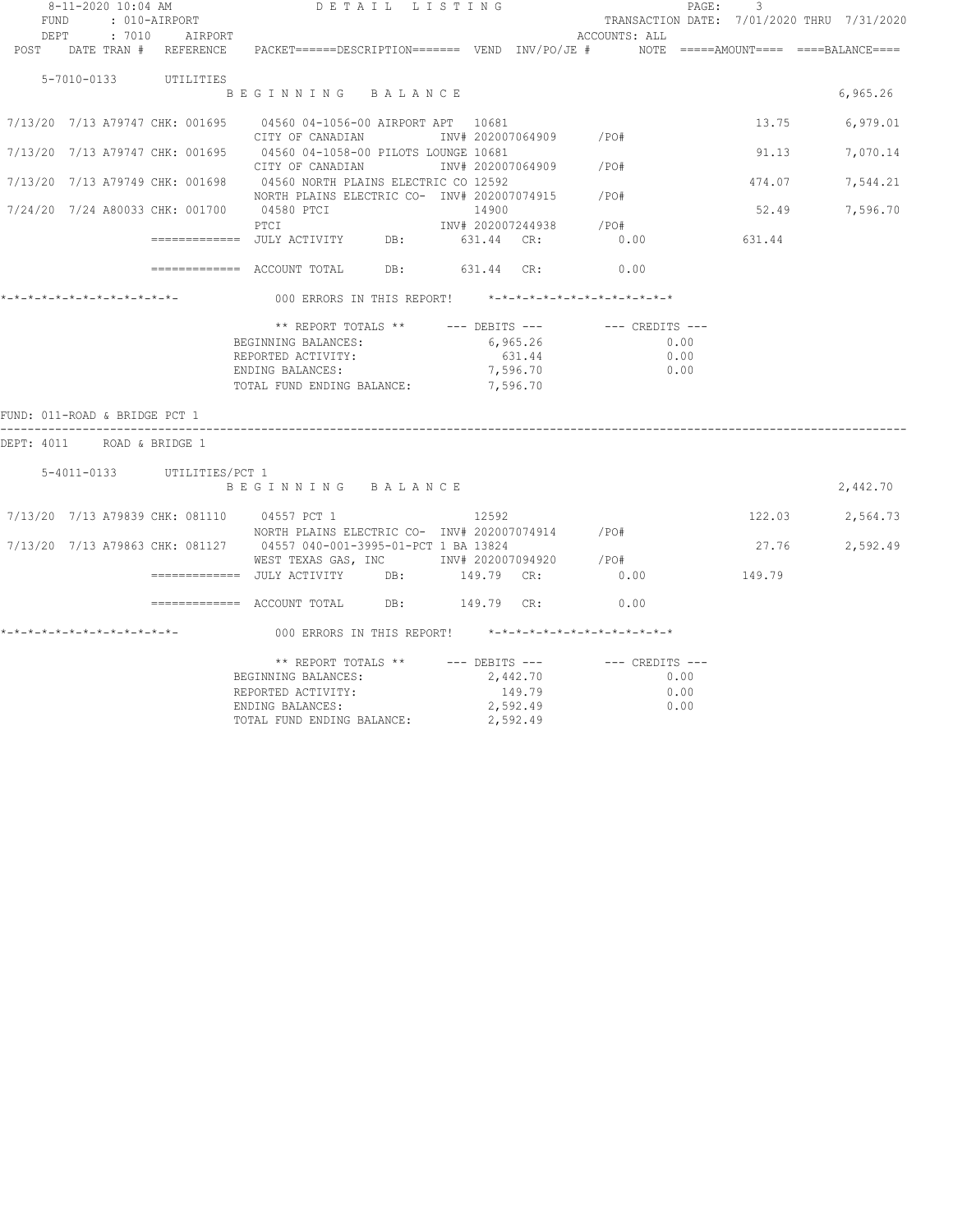| FUND<br>DEPT<br>POST DATE TRAN # REFERENCE       | : 012-ROAD & BRIDGE PCT 2<br>: 4011 ROAD & BRIDGE 1 | 8-11-2020 10:04 AM DETAIL LISTING<br>PACKET======DESCRIPTION=======  VEND  INV/PO/JE #     NOTE  =====AMOUNT====  ====BALANCE===== |          |                                | ACCOUNTS: ALL                                                             | PAGE: | 4      | TRANSACTION DATE: 7/01/2020 THRU 7/31/2020 |
|--------------------------------------------------|-----------------------------------------------------|------------------------------------------------------------------------------------------------------------------------------------|----------|--------------------------------|---------------------------------------------------------------------------|-------|--------|--------------------------------------------|
| FUND: 012-ROAD & BRIDGE PCT 2                    |                                                     |                                                                                                                                    |          |                                |                                                                           |       |        |                                            |
| DEPT: 4012<br>ROAD & BRIDGE 2                    |                                                     |                                                                                                                                    |          |                                |                                                                           |       |        |                                            |
| 5-4012-0133 UTILITIES/PCT 2                      |                                                     | BEGINNING BALANCE                                                                                                                  |          |                                |                                                                           |       |        | 3,361.80                                   |
| 7/13/20  7/13  A79839  CHK: 081110  04557  PCT 2 |                                                     | NORTH PLAINS ELECTRIC CO- INV# 202007074914 /PO#                                                                                   | 12.592   |                                |                                                                           |       |        | 81.90 3,443.70                             |
|                                                  |                                                     |                                                                                                                                    |          |                                |                                                                           |       | 81.90  |                                            |
|                                                  |                                                     | ============ ACCOUNT TOTAL DB: 81.90 CR: 0.00                                                                                      |          |                                |                                                                           |       |        |                                            |
|                                                  |                                                     |                                                                                                                                    |          |                                | 000 ERRORS IN THIS REPORT! *-*-*-*-*-*-*-*-*-*-*-*-*-*-                   |       |        |                                            |
|                                                  |                                                     | BEGINNING BALANCES:<br>REPORTED ACTIVITY:<br>ENDING BALANCES:<br>TOTAL FUND ENDING BALANCE: 3,443.70                               | 3,443.70 | 3,361.80<br>81.90              | 0.00<br>0.00<br>0.00                                                      |       |        |                                            |
| FUND: 013-ROAD & BRIDGE PCT 3                    |                                                     |                                                                                                                                    |          |                                |                                                                           |       |        |                                            |
| DEPT: 4013 ROAD & BRIDGE 3                       |                                                     |                                                                                                                                    |          |                                |                                                                           |       |        |                                            |
| 5-4013-0133 UTILITIES/PCT 3                      |                                                     | BEGINNING BALANCE                                                                                                                  |          |                                |                                                                           |       |        | 2,336.01                                   |
| 7/13/20 7/13 A79839 CHK: 081110 04557 PCT 3      |                                                     | NORTH PLAINS ELECTRIC CO- INV# 202007074914 / PO#                                                                                  | 12592    |                                |                                                                           |       |        | 103.94 2,439.95                            |
|                                                  |                                                     | ============= JULY ACTIVITY DB: 103.94 CR: 0.00                                                                                    |          |                                |                                                                           |       | 103.94 |                                            |
|                                                  |                                                     | ============ ACCOUNT TOTAL DB: 103.94 CR: 0.00                                                                                     |          |                                |                                                                           |       |        |                                            |
|                                                  |                                                     |                                                                                                                                    |          |                                | 000 ERRORS IN THIS REPORT! *-*-*-*-*-*-*-*-*-*-*-*-*-*-                   |       |        |                                            |
|                                                  |                                                     | BEGINNING BALANCES:<br>REPORTED ACTIVITY:<br>ENDING BALANCES:<br>TOTAL FUND ENDING BALANCE:                                        | 2,439.95 | 2,336.01<br>103.94<br>2,439.95 | ** REPORT TOTALS ** --- DEBITS --- -- CREDITS ---<br>0.00<br>0.00<br>0.00 |       |        |                                            |
| FUND: 014-ROAD & BRIDGE PCT 4                    |                                                     |                                                                                                                                    |          |                                |                                                                           |       |        |                                            |